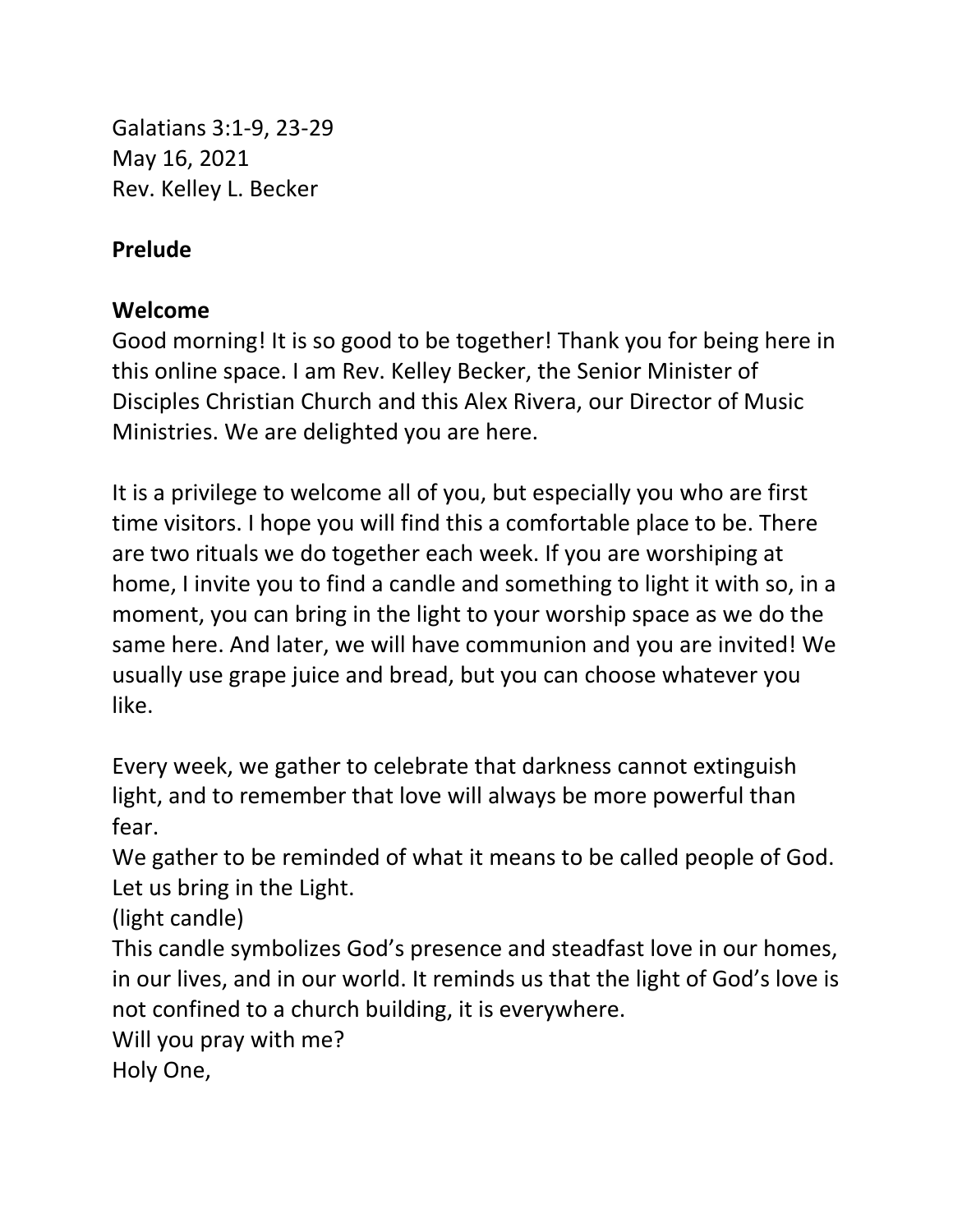Your spirit is alive in this world, in our homes and in our hearts. Use this time to spark something new in each one of us. And may that something new bring us closer to who we were created to be. Amen.

## **Call to Worship**

We are many, from many places, different faces, different races, yet we are one.

Some hopeful, some hopeless, some cope well, some cope less. Some sure and some doubt, some whisper, some shout, yet we are one.

Some with abundance, Some with need, Some who are generous Some who wrestle with greed, yet we are one.

Let us worship together.

### **Hymn**

#### **Prayer**

Holy One, We are a motley crew. Thank you for the widely different types of people,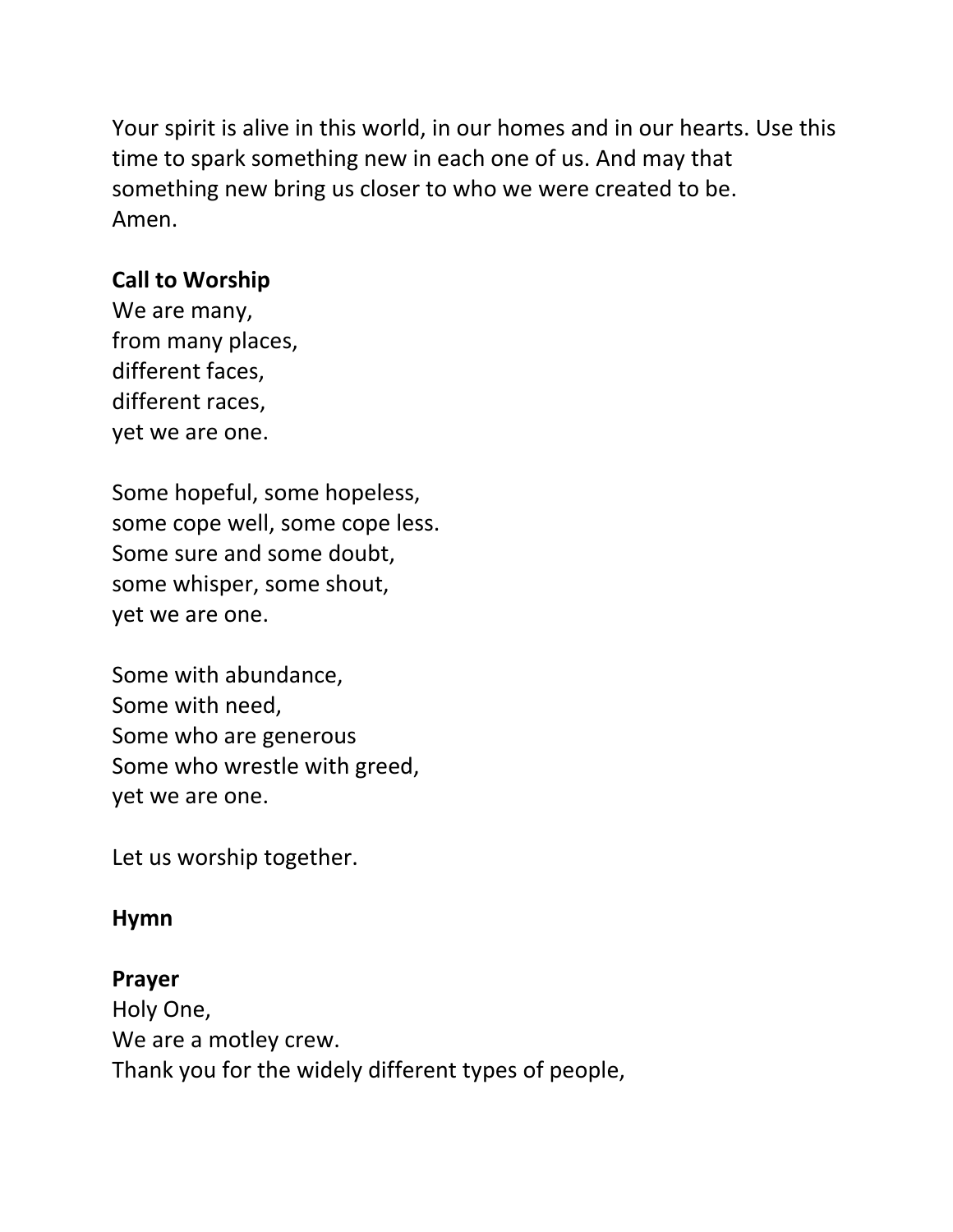and expressions of faith, which constitute the ones gathered in this space.

Thank you for the ones who are most comfortable expressing their faith through traditional practices and ancient rituals. Thank you for the ones who seem to follow Jesus among innumerable questions and doubts. Thank you for the ones whose faith appears to be a profound, childlike simplicity, unhurried and unworried. Thank you for the ones who say very little, yet whose faith is constantly renewed by a wordless awe in the presence of your over the top love.

Lover of diversity, God of all souls,

continue to give us the grace to treasure each other with all our uniqueness and to use these differences in caring for the diversity of people who share this time and season with us. Amen.

# **Hymn #82 CP Make Us One**

# **Scripture**

**3** You foolish Galatians! Who has bewitched you? It was before your eyes that Jesus Christ was publicly exhibited as crucified! **<sup>2</sup>** The only thing I want to learn from you is this: Did you receive the Spirit by doing the works of the law or by believing what you heard? **<sup>3</sup>** Are you so foolish? Having started with the Spirit, are you now ending with the flesh? **<sup>4</sup>**Did you experience so much for nothing?—if it really was for nothing. **<sup>5</sup>**Well then, does God supply you with the Spirit and work miracles among you by your doing the works of the law, or by your believing what you heard?

**6** Just as Abraham "believed God, and it was reckoned to him as righteousness," **<sup>7</sup>** so, you see, those who believe are the descendants of Abraham. **<sup>8</sup>** And the scripture, foreseeing that God would justify the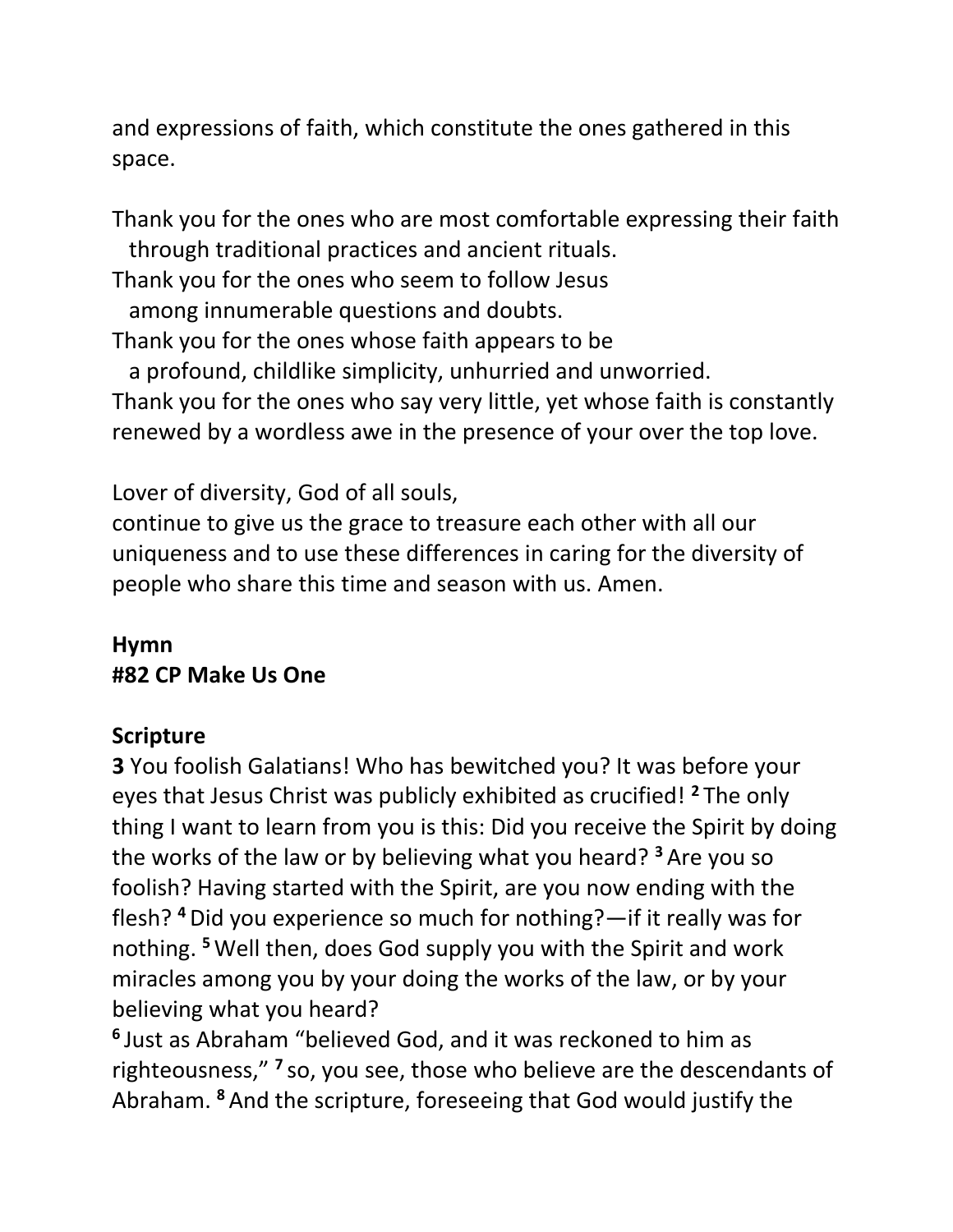Gentiles by faith, declared the gospel beforehand to Abraham, saying, "All the Gentiles shall be blessed in you." **<sup>9</sup>** For this reason, those who believe are blessed with Abraham who believed.

**<sup>23</sup>**Now before faith came, we were imprisoned and guarded under the law until faith would be revealed. **<sup>24</sup>** Therefore the law was our disciplinarian until Christ came, so that we might be justified by faith. **<sup>25</sup>** But now that faith has come, we are no longer subject to a disciplinarian, **<sup>26</sup>** for in Christ Jesus you are all children of God through faith. **<sup>27</sup>** As many of you as were baptized into Christ have clothed yourselves with Christ. **<sup>28</sup>** There is no longer Jew or Greek, there is no longer slave or free, there is no longer male and female; for all of you are one in Christ Jesus. **<sup>29</sup>** And if you belong to Christ, then you are Abraham's offspring, heirs according to the promise.

#### **Sermon**

Every time I read Galatians and get to chapter 3, it reminds me of my own tendency to escalate when I write while I am frustrated or angry. Paul begins this chapter with, "You foolish Galatians!" The Contemporary English Bible translates it, "You irrational Galatians!" Either way, it's pretty intense. It's like the longer Paul's letter to the church in Galatia got, the more frustrated he became, "…and another thing, and another thing." You've done that before, right? You write someone an email, telling them exactly where they are going wrong in life and then, just before you hit send, "delete, delete, delete, delete…" Well, Paul did not hit delete!

Aside from showing us Paul's frustration, these first few verses of today's text don't really say anything different than what we heard last week from Paul. The point he makes is still, Gentiles do not have to follow Jewish law to belong to the fledging Christian communities or to belong to God. Again, it is really important, especially amid the anti-Semitism alive in our world today, to recognize that Paul's point was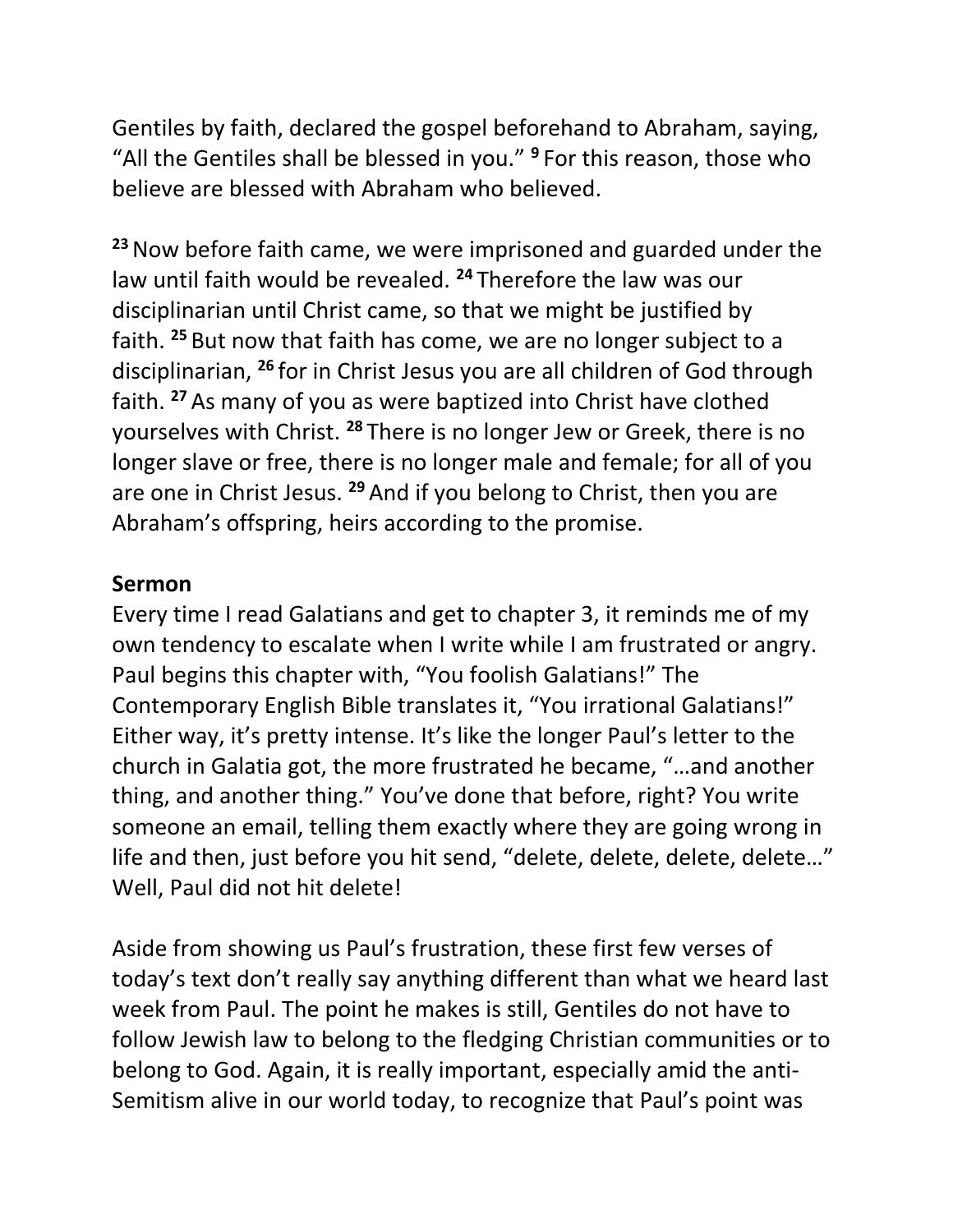not that Jewish law or Judaism itself was bad or wrong. His point was that Gentiles belonged to God too and they didn't have to be something they were not (Jewish) in order to be loved by God or to be part of what God was doing in the world.

At the end of today's reading, are written the most familiar words of this letter, and perhaps some of the most familiar in the New Testament, "There is no longer Jew or Greek, there is no longer slave or free, there is no longer male and female; for all of you are one in Christ Jesus." For Paul, everyone who believed the right things about Jesus, belonged. Circumcision, adherence to dietary laws or any other Jewish law was not required. Believe and you belong! How does that sound to you? To my progressive Christian ears, this doesn't sound so inclusive, partially because I don't believe what many Christians believe are the right things. Truthfully, in many Christian churches, I would not belong.

And not belonging doesn't feel good, even ministers are reminded of that sometimes. A friend told me a helpful story about how he was reminded of what it feels like not to belong. About 15 years ago, his brother-in-law died, so he and his wife and daughter made plans to fly to their hometown to be with family. Before they left home, his sisterin-law called and asked if he would officiate the funeral, which he agreed to do. His sister-in-law told him that, because Craig was a casual guy, the family wanted the service to be very informal. So, he chose to leave his clerical robe and stole at home, which was nice because these robes wrinkle very easily. In keeping with the wishes communicated to him, on the day of the service, my friend wore jeans and a shortsleeved shirt. When he walked into the chapel, he was shocked. The whole family was dressed up. His nephews had on suits and ties. His sister-in-law was wearing a beautiful gown with a string of pearls around her neck. When my friend told me this story, he said, "I honestly felt like I didn't belong…and I was the preacher."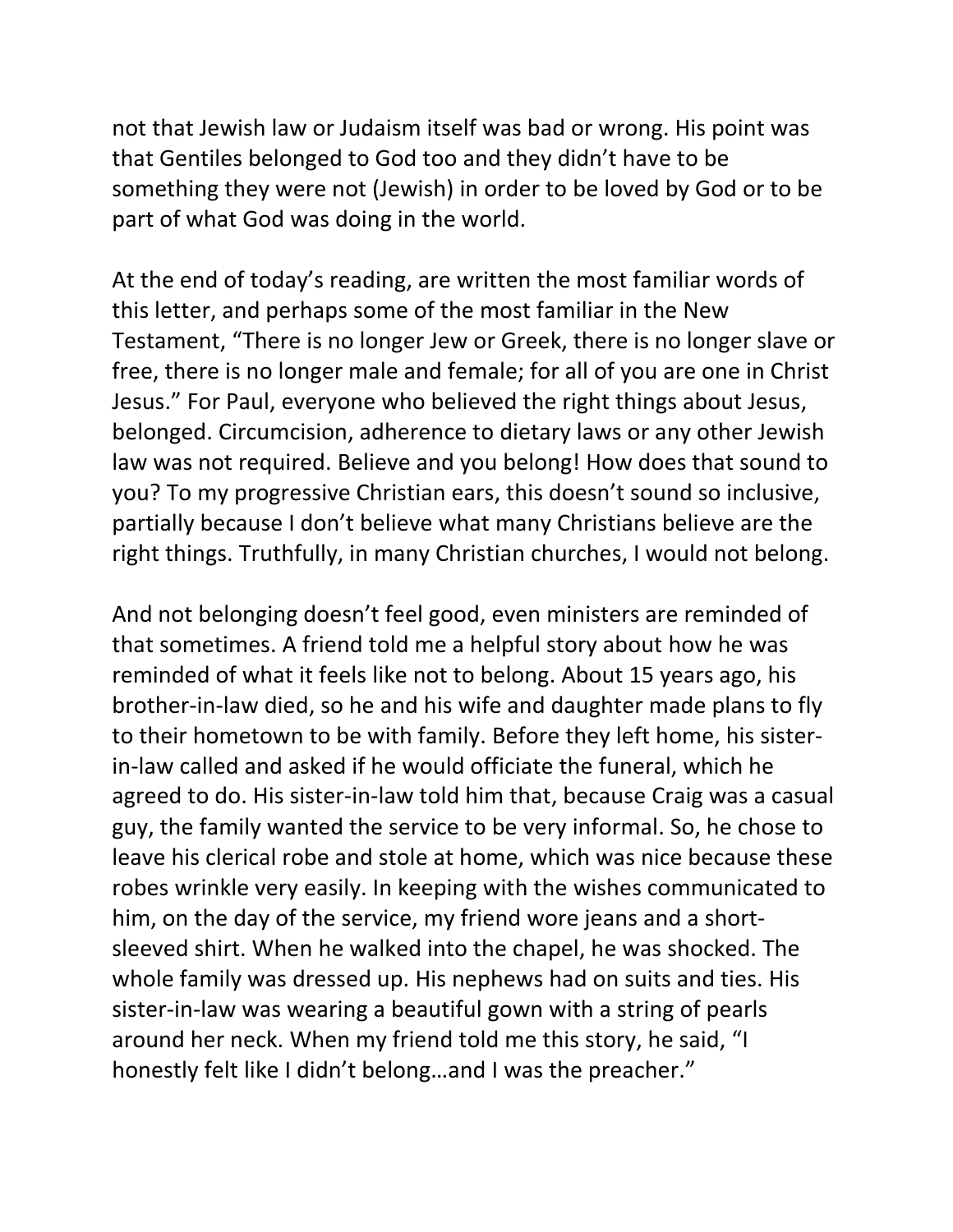He still remembers this clearly a full 15 years after it happened because he felt so uncomfortable, and that experience was just about what he was wearing. There are a million other reasons that people feel like they don't belong in churches, most of them not as easy to change as the clothes we wear. If Paul were here today, he might say to the Christian churches in the United States, "In the midst of complex immigration controversies, there is neither native born now illegal immigrant. In a society dramatically divided by income, there is neither monied nor working class nor poor. In a season of intense political division, there is neither Republican nor Democrat not Independent." Paul didn't think there was anything about any of us more important than what we believe about Jesus.

Unfortunately, some churches who would say they agree with Paul haven't lived that out very well. You may have read that Saddleback Christian Church, a megachurch in California, affiliated with the Southern Baptist Church, ordained three women last week. In the Christian Church (Disciples of Christ), the denomination DCC is affiliated with, ordaining women isn't unusual. It happens all the time. But for a Southern Baptist Church to do that, it's a big deal. In response to this news, J.D. Greear, president of the Southern Baptist Convention, said, "Saddleback Church's decision to ordain three women was 'disappointing,' and urged the denomination to "stand on the bedrock of God's Word — whether the issue is the role of pastor or any other issue." Coincidentally, often the "bedrock of God's word" churches use to argue their case against ordaining women is words attributed to Paul, like in 1 Corinthians 14 where the text says, "…women should be silent in the church…" Incidentally, some scholars think that was added later and was never Paul's to begin with. But even if it was Paul's, that doesn't sound very Jesus-y, does it? And it certainly doesn't sound like something churches would want to say if they really want women (literally half the population) to feel a sense of belonging in the church. Interpretation and context matter.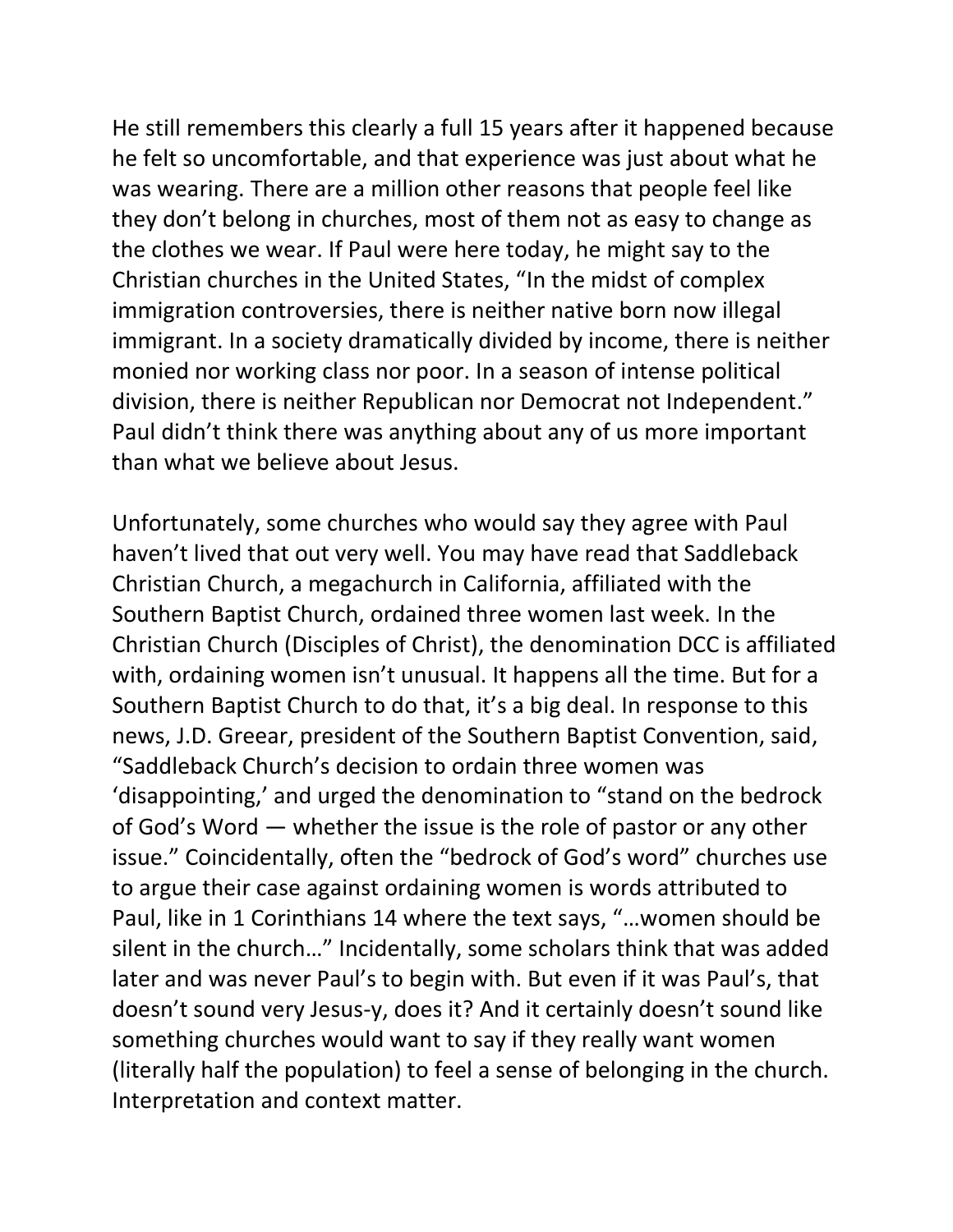But what Paul told the Galatians is that it is belief in Jesus alone that matters. Paul taught that, as Christians, we find our unity, focus, and our very being in Jesus. It is that common belief, according to Paul, on which our belonging rests, our belonging to God and our belonging to the church. We believe and then we belong. Is that what happened for you? Did you believe before you belonged?

In a surprise to no one, I disagree with Paul. I think belonging comes before believing. Here's why: You see, most people don't have an apocalyptic moment like Paul did. Most people don't encounter a flash of light from heaven and hear the voice of Jesus while they are walking along a road. There isn't a single spectacular experience that sparks our faith. In fact, most of us encounter our faith through our encounters with other people, by belonging to and with other people. I know about the ways of Jesus and the love of God because other people have shown me. And truthfully, some of the people who have shown me Jesus' ways don't even claim to be Christians. And sadly, on the other hand, some people who claim to be Christians have a really difficult time showing the world God's love. My faith journey has taught me that very often we belong before we believe.

God calls us to gather people. And this letter we've looked at for the last couple of weeks reminds us that, in every time, part of the challenge for God's people is to figure out who isn't gathered and why. In Paul's day, the Gentiles had been left far outside of who was considered God's people. Jesus and the stories of Jesus gathered them and gave them something of their own to believe and a place to belong. Today, we are called to seek the ones on the outside and invite them in, not to join us and do what we have always done, but to create something new together. We don't need to be, and shouldn't try to be, a 1<sup>st</sup> century church, like the church in Galatia. We can never be, and shouldn't want to be a church from the 1960s that is bursting at the seams, even though that's when this church began. We need to be a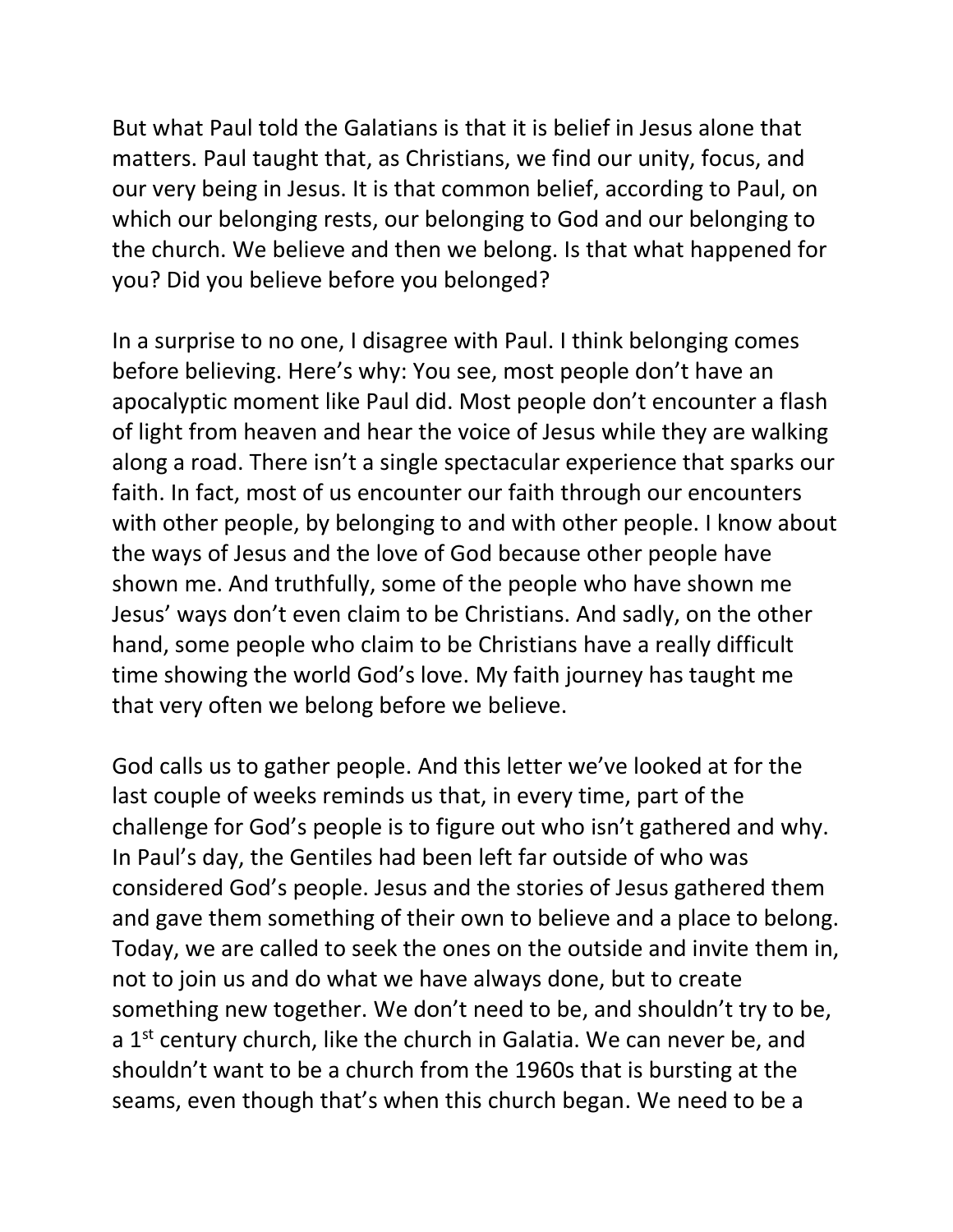church for today, a church that is colorful and joyful; a church that knows belonging and being together is more important than everyone believing the same things about Jesus and a church that is willing to be changed so that the world might be changed too.

Next week, we will celebrate Pentecost. Since Easter, we've been talking about how God's spirit loose in the world. The Pentecost story is a fabulous, colorful story of the followers of Jesus' first awareness of God's spirit. Pentecost is the birthday of the Church, Church with a capital C. It's the day we celebrate that, after more than 2000 years, one of the ways God chooses to reveal Godself to the world is through Christian community. And you are invited to come and see what God is up to! Amen.

### **Hymn**

### **Communion**

At Disciples Christian Church, communion is open to everyone, whether we are worshiping in person or virtually. You don't have to pretend you believe things you aren't sure about or be a member of the church. No matter who you are, what you have said or done, if you seek to love and be loved, you are welcome at this table where every week we remember the story of the last night Jesus spent with his friends. That night, they gathered around a table for a meal.

All these years later, we gather around this table to get a glimpse of that moment. For when we do, we remember that God welcomes all of us and there is a place set for every one of us. At the table, Jesus took the bread, blessed it, and broke it. He gave some to all of them and there was enough for everyone. He took the cup, blessed it, and passed it around, and again, there was enough for everyone. Let us pray. Holy One,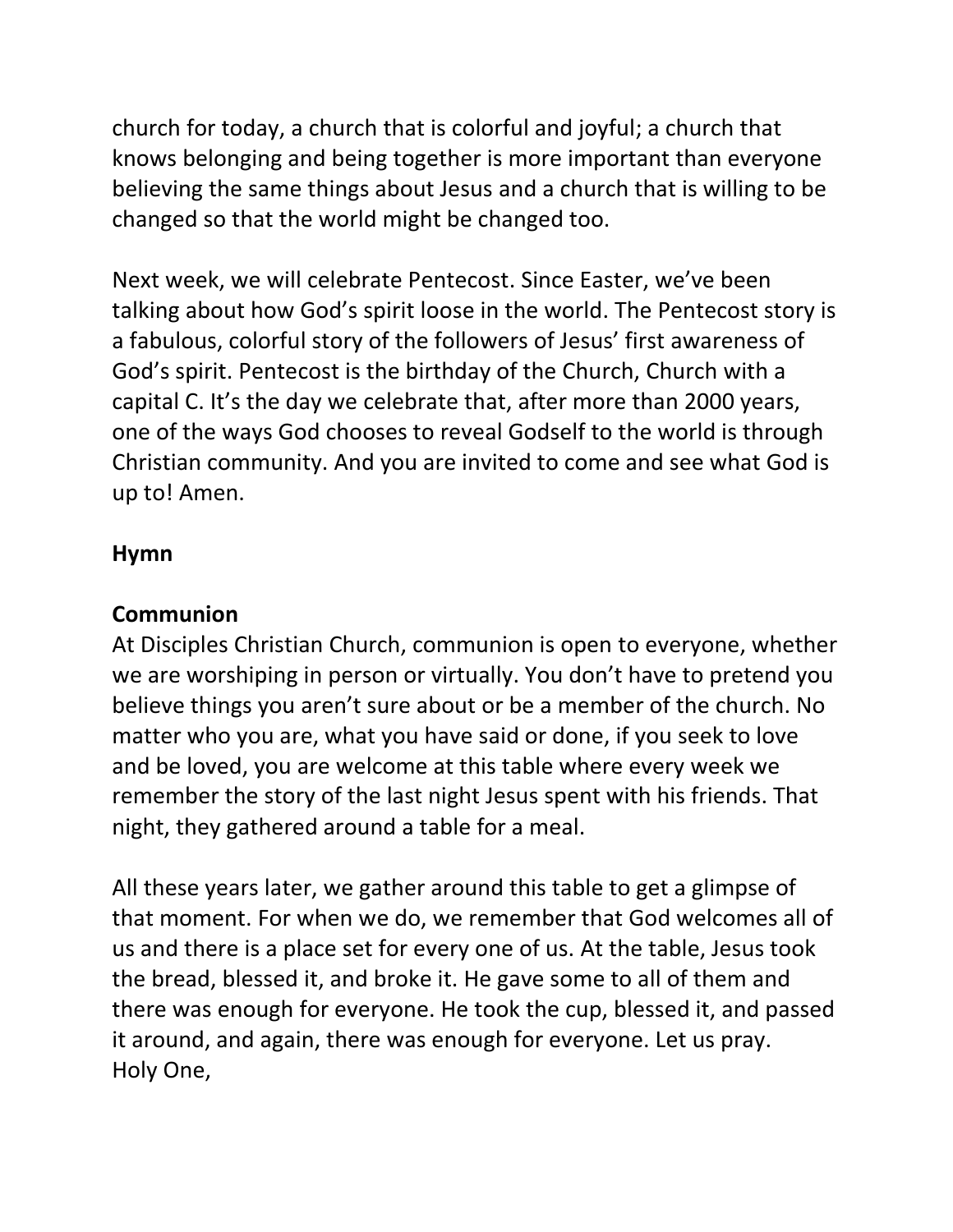Use this bread and juice to draw us together around your love and your abundance. In this ancient tradition, show us that we belong to you and to each other. Hear us now as we pray together:

"Our Father, who art in heaven, hallowed be thy name. Thy kin-dom come, thy will be done, on earth as it is in heaven. Give us this day, our daily bread and forgive us our debts, as we forgive our debtors. Lead us not into temptation but deliver us from evil. For thine is the kin-dom, the power, and the glory forever. Amen.

### **Communion Video**

**Building the Community** (announcements)

Love in a Pantry

Patty Taylor's Memorial Service Friday, May 21<sup>st</sup>, 11:00 am, lunch to follow

May 23<sup>rd</sup>- Next week, Sunday, May 23<sup>rd</sup>, we will move back to in-person worship in the sanctuary. When we return to the sanctuary, we will wear masks and practice social distancing. If you are not comfortable being here in-person yet or if you worship with us long distance, please note that we will still broadcast online. As always, I ask for your patience as we transition and work out the kinks in our plan. Our fervent hope is that, once we are not moving equipment outside every week, everything will come off slick as a whistle. Please stay tuned…literally.

Pentecost Offering-new churches!

Please don't forget to give to the church by either going to the church website [\(www.dccbville.org](http://www.dccbville.org/)) and clicking "Give" on the homepage, dropping a check in the mail, or if you are worshiping here in person,